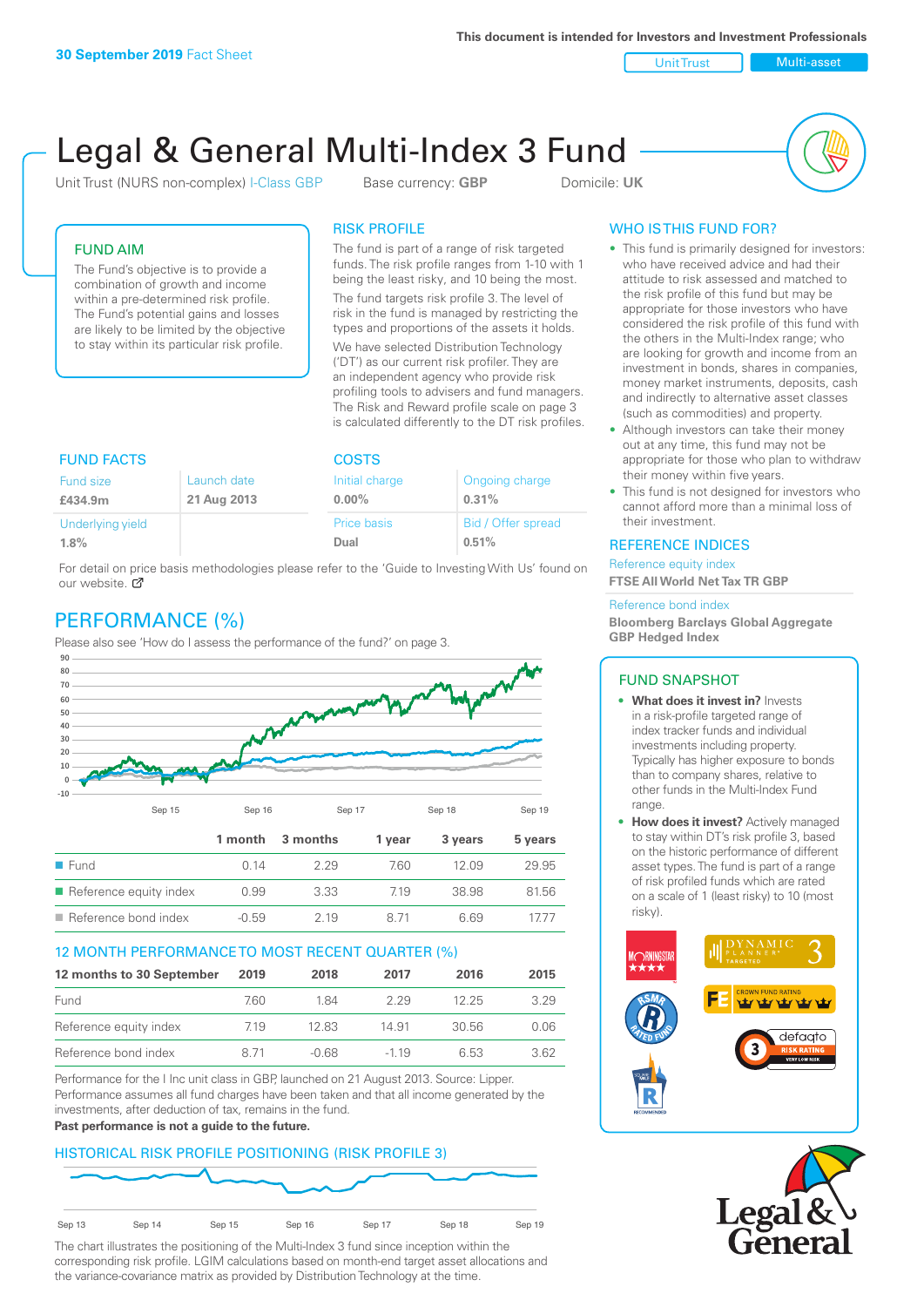# Legal & General Multi-Index 3 Fund

Unit Trust (NURS non-complex) I-Class GBP

# PORTFOLIO BREAKDOWN

All data source LGIM unless otherwise stated. Totals may not sum due to rounding.





#### FUND MANAGERS

The fund managers have responsibility for managing the multi-index fund range. They are part of the Multi-Asset Funds (MAF) team in LGIM. This team focuses on designing and managing multi-asset funds that are tailored to match the specific objectives of various client types. The team sits within a wider Asset Allocation team which combines both depth of experience with a broad range of expertise from different fields, including fund management, investment consulting and risk management roles.

# TOP 10 HOLDINGS (%)

| L&G Sterling Corporate Bond Index Fund                 | 10.5 |
|--------------------------------------------------------|------|
| <b>LGIM Global Corporate Bond Fund</b>                 | 8.6  |
| L&G Global Inflation Linked Bond Index Fund            | 8.4  |
| L&G All Stocks Gilt Index Trust                        | 8.0  |
| L&G US Index Trust                                     | 5.8  |
| L&G Short Dated Sterling Corporate Bond Index Fund     | 5.6  |
| L&G Emerging Markets Government Bond (US\$) Index Fund | 5.1  |
| <b>L&amp;G UK Index Trust</b>                          | 4.6  |
| L&G Japan Index Trust                                  | 3.7  |
| <b>L&amp;G UK Property Fund</b>                        | 3.4  |